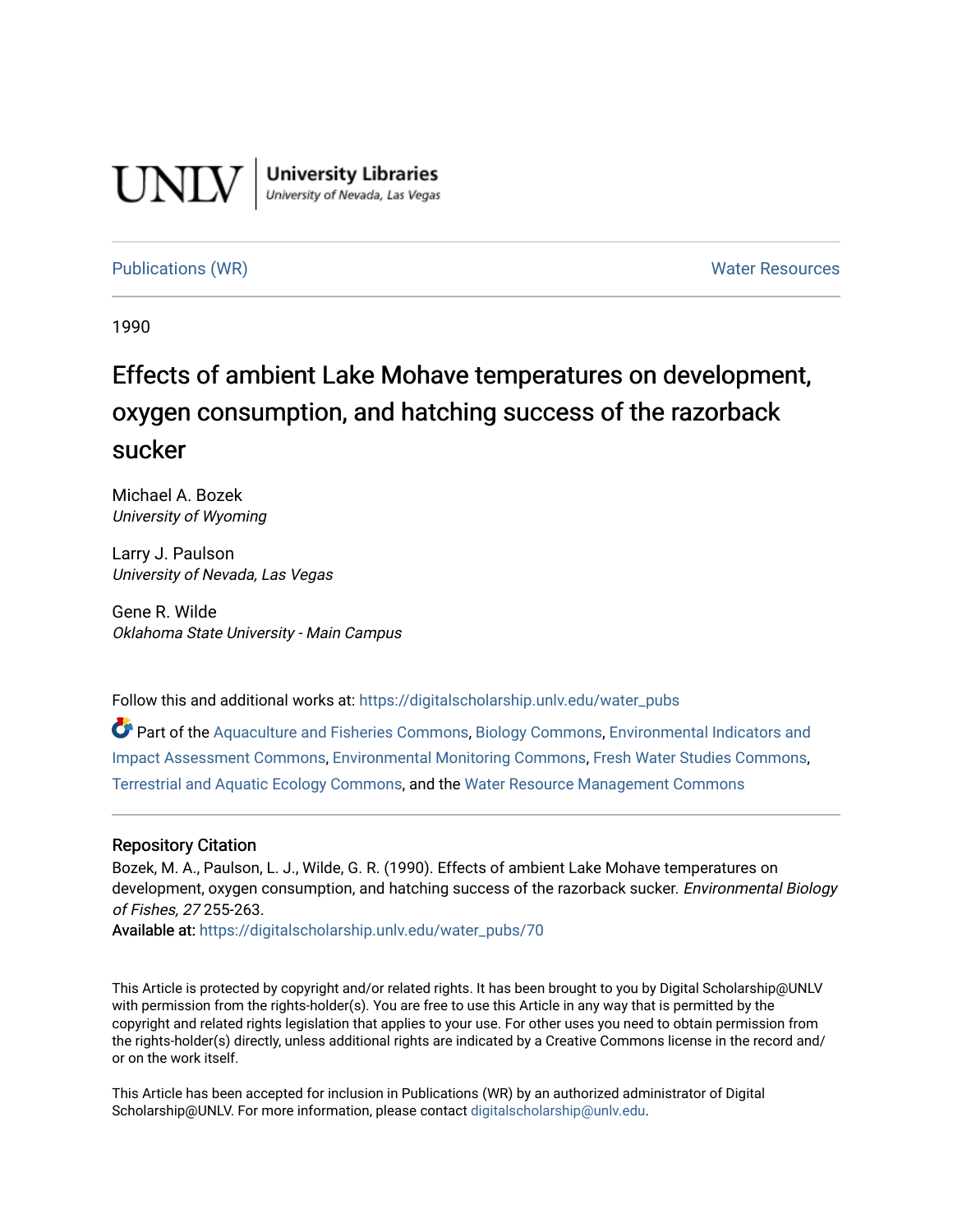*Environmental Biology of Fishes* 27: 255-263, 1990. (Q 1990 *Kluwer Academic Publishers. Printed in the Netherlands.*

# **Effects of ambient Lake Mohave temperatures on developmenty dxygen consumption, and hatching success of the razorback sucker**

Michael A. Bozek<sup>1</sup>, Larry J. Paulson & Gene R. Wilde<sup>2</sup>

*Lake Mead Limnological Research Center, University of Nevada-Las Vegas, Las Vegas, NV 89154, U.S.A. <sup>1</sup> Present address: Department of Zoology and Physiology, University of Wyoming, Box 3144, Laramie, WY 82071, U.S.A.;2 Present address: Department of Zoology, Oklahoma State University, Stillwater, OK 74074, U.S.A.*

Received 4.8.1988 Accepted 26.5.1989

*Key words: Xyrauchen texanus,* Incubation, Respiration, Embryo, Eggs, Larvae

#### | Synopsis

Spawning of razorback suckers, *Xyrauchen texanus,* in Lake Mohave occurred from 10-22° C and larvae were collected at water temperatures from  $10-15^{\circ}$  C in 1982 and 1983. In the laboratory, hatching success was similar from  $12-20^{\circ}$ C, but reduced hatching success was found at  $10^{\circ}$ C while none hatched at  $8^{\circ}$ C. Development rate and oxygen consumption were positively related to incubation temperature. Direct effects of ambient Lake Mohave water temperatures on hatching success of razorback sucker embryos are consid ered minimal. Historical spawning temperatures for the species are hypothesized based upon successful incubation temperatures and comparison to the white sucker, *Catostomus commersoni.*

#### **Introduction**

Lower-than-historic water temperatures from hy polimnetic discharges of dams on the Colorado River have been implicated as a factor contributing to the decline of razorback suckers, *Xyrauchen texanus* (Vanicek et al. 1970, Johnson & Rinne 1982, Marsh 1985, Tyus 1987). Thermal cycles un der which native species evolved have been altered by these discharges, which increase winter temper atures and decrease those in summer (Paulson et al. 1980a). Reduced temperatures during incuba tion may directly result in egg mortality or increase the length of exposure of embryos and larvae to other sources of mortality such as water level fluc tuations, predation, and severe wave action.

Initiation of spawning by fishes is usually timed

Introduction<br>
Lower-than-historic water temperatures from hy<br>
larmal trends continue (McCormick et al. 1977)<br>
polimetic discharges of dams on the Colorado<br>
Alabaster & Lloyd 1980). Spawning of razorback<br>
River have been im

 $\Xi\colon$  This matorial reav  $\mathfrak h$ 

ted by  $c_{\mathcal{O},i}$ 

ind,  $zrsi$ the >ces: vfar. rs of  $-20$ nose reef ction pari-Fish. harpdae).  $-450$ ahay. stempetolgaste i. Ich**navior**  $ol. 2b$ rehavtlantic rritory tetraodfishes the sea Publiging of ssificaormes). Press.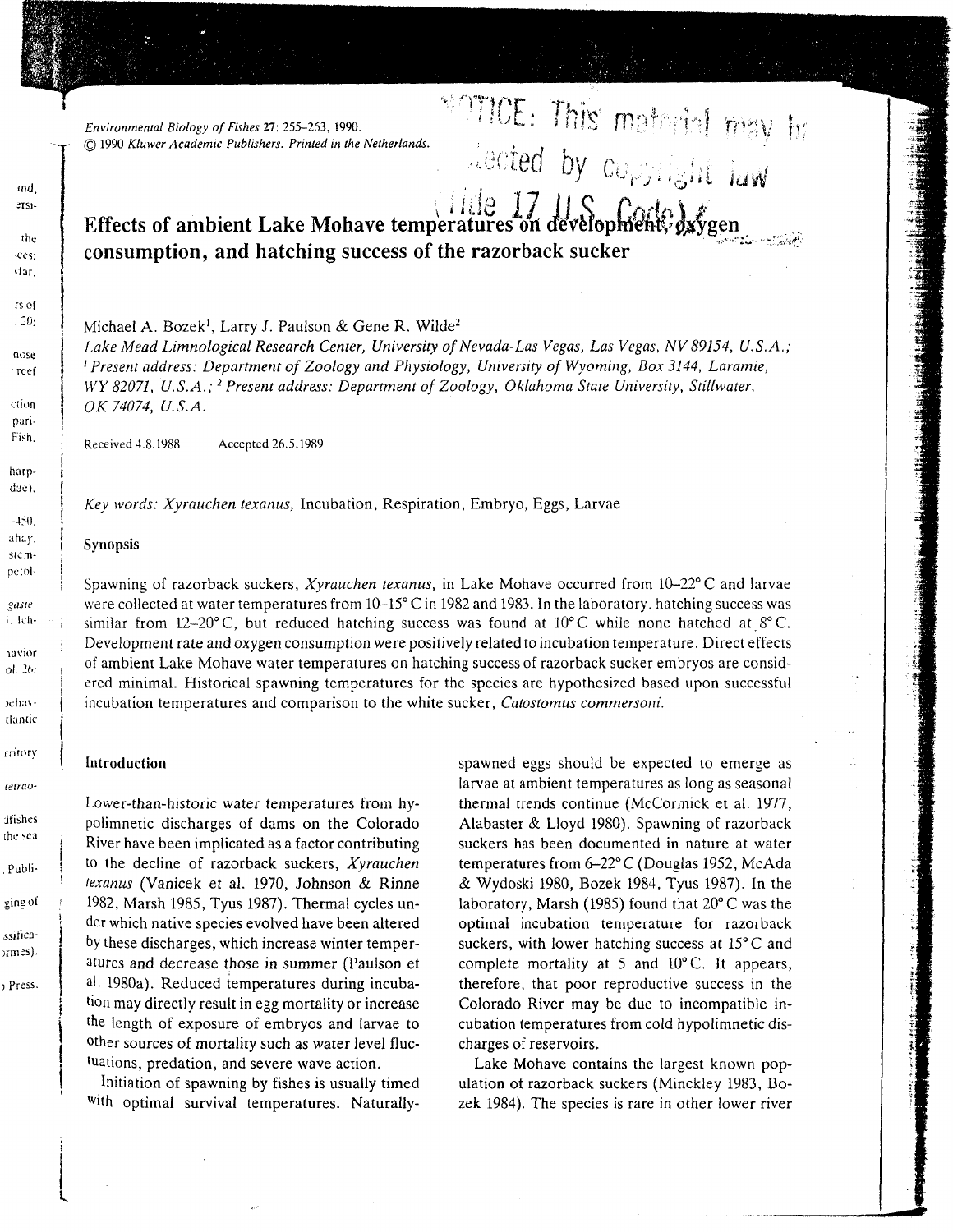locations (Minckle y 1983), an d rare i n the upper Colorado River (Holde n 1978, Holde n & Stalnaker 1975, Tyus 1987). Spawning b y razorbac k suckers is widesprea d i n Lake Mohave, an d while successful reproductio n an d emergence of larvae have bee n repeatedl y documente d (Paulso n et al. 1980b, Bo ze k 1984, Mars h & Langhorst 1988), there has bee n no evidence of recruitment (McCarth y & Minckle y 1987).

Inappropriate temperature regimes have bee n suggeste d as one reaso n for the poor reproductive success of the razorbac k suckers (Johnso n & Rinne 1982, Mars h 1985). I n Lake Mohave, spawning occurs fro m 10-22° C (Boze k 1984), a temperature regime whic h appears largely incompatible with the optimal incubatio n temperature of 20° C ob tained b y Mars h (1985). This suggests that success ful embryonic development and emergence may not occur or ma y be reduce d during a large part of the spawning season, an d contribute to recruitment failure. The purpose of this stud y was to determine temperature ranges under whic h razorbac k sucker larvae emerge i n Lake Mohave an d describe hatch ing success, development rates, an d oxyge n con sumptio n i n the laborator y under corresponding temperatures.

## Methods

Larvae were collecte d fro m Lake Mohave at night in know n spawning areas using hand-hel d dive lights during 1982 an d 1983. The lights were hel d stationary, 0.25 m above the water surface, an d larvae entering the illuminate d area during 15 mi n sample periods were nette d b y hand. Collections were usuall y made i n water approximatel y 1 meter deep, but three water depths were sample d i n the Six Mile Coves area i n Februar y 1983. Species iden tification an d interval of development was deter mine d for eac h larvae following Snyder (1981) an d Fuima n (1979), an d b y using laboratory-culture d razorbac k sucker larva as reference material. Earl y an d late protolarvae correspon d to free embryos while earl y mesolarvae correspon d to larvae (Ba lon 1984). Whe n collections at a site exceede d 30 0

individuals, onl y 50 % were processe d to determine stages of development.

To assess development under controlle d thermal regimes, razorbac k sucker eggs were inseminate d in the field wit h the sper m fro m ripe adults nette d fro m Arizona Bay and the Six Mile Coves area. Gametes were collecte d fro m 6 adult pairs during 1982 an d 8 adult pairs i n 1983. Sper m was collecte d an d mixe d prior to stripping females to insure max imu m genetic variability. All fish use d were nat urally ripe individuals. No hormonal injections were use d to induce egg maturation.

Fertilized eggs were transporte d at ambient lake temperature immediatel y following insemination. In the laboratory, fertilized eggs were randoml y place d in experimental chambers at lake temper ature. Total time fro m inseminatio n to placement of eggs into chambers was approximatel y 4 h. Eggs were the n acclimate d at the rate of 1° C per hour to experimental temperatures (8, 10, 12, 15 an d 20° C depending upo n experiment) in 18.9 liter aquaria. Temperatures were hel d within 1.5° C of reporte d temperature during the duratio n of the experi ment. All acclimatio n was complete d prior to the morula stages of development. Temperature was regulated using a Masterline Model 2095 closed system, water recirculating and cooling unit, with individual offsetting thermostatic heating units. Water suppl y was dechlorinate d municipal water fro m Lake Mead.

In 1982, eggs were disperse d over cobble sub strates in individual aquaria. During these experi ments, fungus develope d o n some eggs i n intersti tial pockets that were adjacent to non-developing eggs. To alleviate this, i n 1983, eggs were place d i n individual chambers on 80-μm-mesh *Nitex* netting an d suspende d fro m a rocker-ar m assembl y having a rocking amplitude of 5 c m an d periodicit y of 7 cycles per minute. Rocking actio n provide d water movement throug h the netting and furnished oxy genate d water to the eggs. This desig n prevente d fungus fro m developing o n the eggs and preclude d treatment of the eggs with fungicide. Experiments betwee n years were not combine d because we di d not kno w ho w the increase d water flo w associate d with the rocker ar m assembl y woul d affect oxyge n

| Date      |  |  |  |  |  |  |
|-----------|--|--|--|--|--|--|
|           |  |  |  |  |  |  |
| 20.2.1982 |  |  |  |  |  |  |
| 20.2.     |  |  |  |  |  |  |
| 25.2.     |  |  |  |  |  |  |
| 26.2.     |  |  |  |  |  |  |
| 23.1.1983 |  |  |  |  |  |  |
| 25.1.     |  |  |  |  |  |  |
| 19.2.     |  |  |  |  |  |  |
| 19.2.     |  |  |  |  |  |  |
| 19.2.     |  |  |  |  |  |  |

*Table 1.*

Total numbe

29.2. 25.3. 25.3. 25.3. 26.3. 26.3.

 $YC = Y$ um *•EP=* Earl'.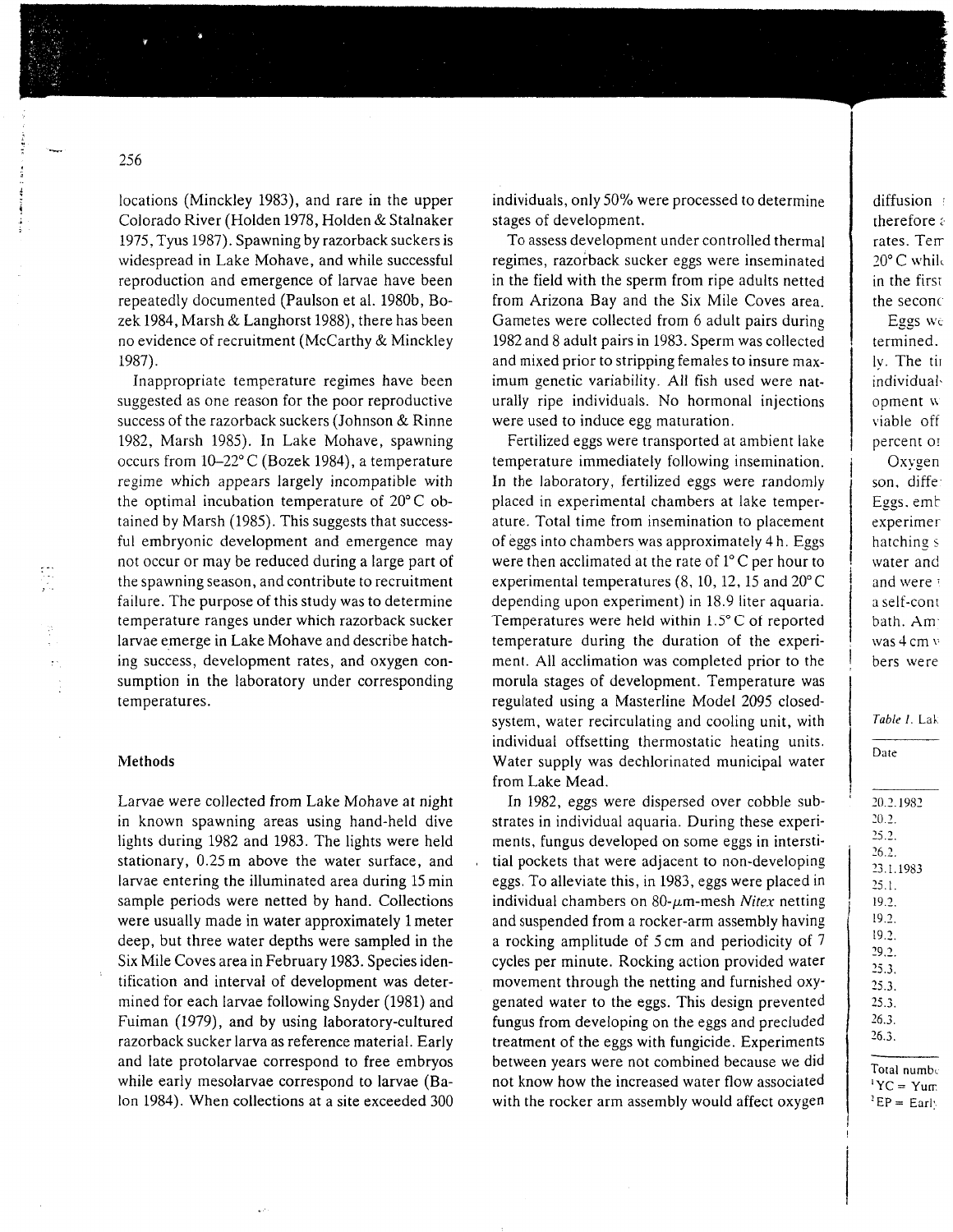determine

led thermal *nseminated* lults netted Coves area. airs during as collected nsure max*i* were natinjections

nbient lake semination. e randomlv ke temperplacement ly 4 h. Eggs per hour to  $5$  and  $20^{\circ}$  C ter acoaria.  $of<sub>1</sub>$ ted the experiprior to the erature was 095 closedg unit, with ating units. icipal water

cobble sublese experis in intersti--developing re placed in litex netting mbly having odicity of 7 vided water nished oxyn prevented d precluded Experiments ause we did  $x$  as  $\cdot$ <sub>ated</sub> gen ffec

diffusion rates through the egg envelopes and therefore affect hatching success and development rates. Temperatures used in 1982 were 10, 15, and  $20^{\circ}$ C while those in 1983 were 8, 12, 15, and  $20^{\circ}$ C in the first experiment, and 8, 10, 15, and  $20^{\circ}$ C in the second.

Eggs were examined, state of development determined, and dead eggs removed three times dai- $\mu$ . The time in hours for 5, 50, and 95% of the individuals to attain a particular state of development was recorded at each temperature. Only viable offspring were enumerated to determine percent of successful hatching.

Oxygen consumption was measured using a Gilson, differential, single-valve-style respirometer. Eggs, embryos and larvae used in the respirometry experiments were separate from those used in the hatching success. Test chambers contained 8 ml of water and 0.2 ml of 10% KOH in the center well and were temperature controlled by submersion in a self-contained, thermostatically-controlled water bath. Amplitude of rocking during the experiment was 4 cm with periodicity of 60 cycles min<sup>-1</sup>. Chambers were allowed to equilibrate at test temperatures for 15 minutes prior to starting and were adjusted for barometric pressure.

Respiration rates could not be determined for individual eggs, embryos and larvae at lower temperatures and earlier life stages, so 30 eggs or 15 larvae were used per chamber and measurements were recorded hourly. Oxygen consumption was expressed as  $\mu$ l O<sub>2</sub> 15 individuals<sup>-1</sup> h<sup>-1</sup>. Three to eight replicates were made at each temperature and life interval. Intervals of development were based upon Minckley & Gustafson (1982): morula/ blastula (stages 10-11), pre-tailbud (stages 18-19), pre-hatch (stages 24-26), immediate post-hatch (stages 27-29), swim-up (stage 31), and yolk depletion (stage  $33-34$ ).

## **Results**

#### Field collections

Razorback sucker larvae were collected in Lake Mohave at 9.5-15.0°C, indicating successful incubation of eggs at these temperatures (Table 1). Diel variation in temperature at collection sites was as

Table 1. Lake Mohave razorback sucker larvae collections.

| Date      | Location <sup>1</sup> | Diel H <sub>2</sub> O temp | Water depth (m) | $#$ Larvae<br>per minute | Developmental <sup>2</sup> stage $(\%)$ |                 |           |
|-----------|-----------------------|----------------------------|-----------------|--------------------------|-----------------------------------------|-----------------|-----------|
|           |                       | Max/Min                    |                 |                          | EP                                      | LP              | EM.       |
| 20.2.1982 | YC                    | 11.0/10.0                  | 1.0             | 0.52                     | *                                       | $\ast$          | $\ast$    |
| 20.2.     | AB                    | 12.0/10.0                  | 2.5             | 0.60                     | $\ast$                                  | $\ast$          | ۰         |
| 25.2.     | SM                    | 12.0/10.0                  | 0.3             | 0.33                     | $\ast$                                  | $\ast$          | $\bullet$ |
| 26.2.     | YC                    | 12.0/10.0                  | 0.3             | 0.40                     | *                                       | $*$             | $\ast$    |
| 23.1.1983 | YC.                   | 11.0/9.5                   | 1.0             | 0.20                     | 75.0                                    | 25.0            | 0.0       |
| 25.1.     | SM                    | 11.0/9.5                   | 1.2             | 0.47                     | 57.1                                    | 42.9            | 0.0       |
| 19.2.     | SM                    | 12.0/10.5                  | 1.1             | 9.85                     | 13.9                                    | 71.1            | 14.9      |
| 19.2.     | <b>SM</b>             | 12.0/10.5                  | 2.8             | 4.69                     | 6.2                                     | 66.8            | 27.8      |
| 19.2      | SM                    | 12.0/10.5                  | 4.9             | 0.77                     | 0.0                                     | 82.6            | 17.4      |
| 29.2.     | <b>NS</b>             | 12.0/10.5                  | 1.1             | 3.53                     | 29.2                                    | 63.2            | 7.6       |
| 25.3.     | SM                    | 15.0/15.0                  | 1.1             | 0.0                      |                                         | $\qquad \qquad$ |           |
| 25.3.     | SM                    | 15.0/15.0                  | 2.8             | 0.0                      |                                         |                 |           |
| 25.3      | <b>SM</b>             | 15.0/15.0                  | 4.9             | 0.0                      |                                         |                 |           |
| 26.3.     | TC.                   | 15.0/15.0                  | 1.1             | 0.84                     | 23.7                                    | 65.8            | 10.5      |
| 26.3.     | ТC                    | 15.0/15.0                  | 6.1             | 0.0                      |                                         |                 |           |
|           |                       |                            |                 |                          |                                         |                 |           |

Total number of larvae collected =  $1205$ 

 ${}^{1}YC = Y$ uma Cove; AB = Arizona Bay; SM = Six Mile Area; NS = North Six Mile Area; TC = Tequila Cove

 $E^E =$  Early protolarvae; LP = Late protolarvae; EM = Early mesolarvae; \* = indicates developmental stage not determined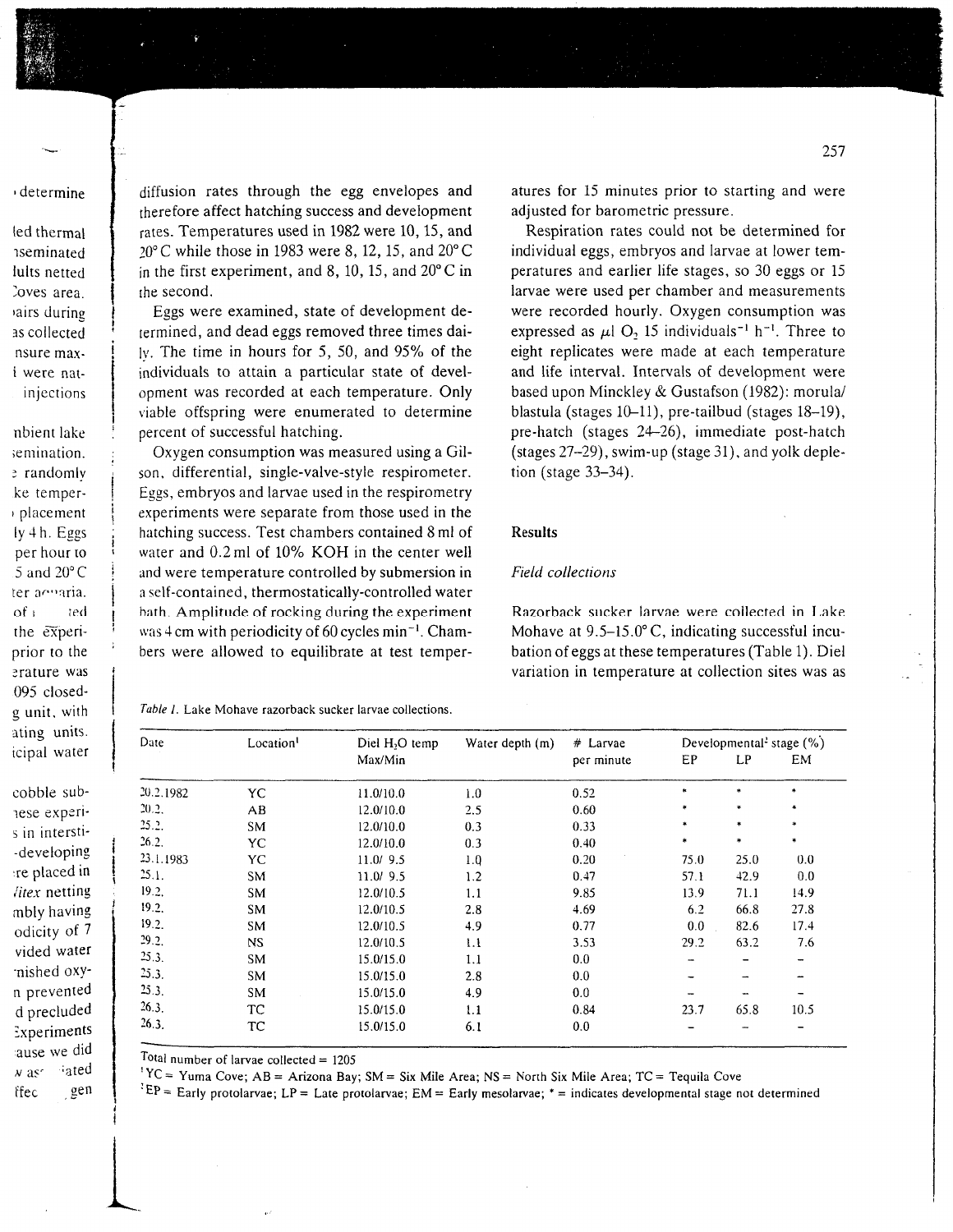

*Fig. 1.* Oxygen consumption of egg, embryo and larva stages of razorback sucker, *Xyrauchen texanus,* at three developmental temperatures (10, 15, and 20° C). Developmental stages corre spond to Minckley & Gustafson (1982) and are: a- morula/ bastula, b-pre-tailbud, c- pre-hatch, d- post-hatch, e-swim up, and f- yolk depletion. Oxygen consumption values are the means and corresponding 95% confidence intervals.

high as 2°C occurring in February 1982. Based upon developmental rates at 10° C, larvae collected in January 1982 probably were the result of spawn ing in early December or late November 1981. No vember through January are the coldest seasonal water temperature months in Lake Mohave.

The highest density of larvae was found in the Six Mile Coves area in February 1983 when 10 larvae min~' were collected at a depth of l.lm. Larvae were less abundant on that date in deeper water over the spawning area. Water temperatures dur ing collecting were 12.0°C during the day and  $10.5^{\circ}$ C at night.

Although larvae were abundant in the Six Mile Coves area in February, no larvae were collected from this site in March. Severe winds and heavy wave action preceding the collection.dates disrupt ed and likely decimated redds in the spawning area. Spawning in this area was abandoned for the re mainder of the year following the storm but contin ued in other areas of the reservoir that presumably were more protected as evidenced by larvae col lected from Tequila Cove.

Total lengths of wild-caught larvae on different sampling dates ranged from  $10.4 \pm 0.5$  to  $11.1 \pm$ 0.5 mm (mean  $\pm$  1 sd). The largest was 12.6 mm and in the early mesolarval stages of development. No larvae collected were past this stages of devel-

per egg  $158$ too opn

Expc

Tab. indi: attai

opr.

to b

 $Lai$ 

Em  $10$  $at \delta$ to  $\bar{z}$ at 2 be :

lar

side  $ex<sub>F</sub>$ 

exp -7

 $10<sup>5</sup>$  $30^\circ$ me:

eith atu me:  $\Gamma$ 

 $E_{x}$ 

i

*Table 2.* Hatching success of razorback suckers as a function of water temperature. Percent viable hatch of normal embryos are expressed as the mean ± one standard deviation.

| Experiment   | Spawning<br>temperature | Incubation<br>temperature | Number of<br>replicates | No. of ova per<br>replicate | % viable hatch<br>(mean) | % viable hatch<br>(range) |
|--------------|-------------------------|---------------------------|-------------------------|-----------------------------|--------------------------|---------------------------|
| $\mathsf{A}$ | 11.0                    | 10                        |                         | 250                         | $57.3 \pm 7.3$           | $(52.2 - 62.3)$           |
| B            | 12.8                    | 10                        |                         | 626                         | 21.9                     | na                        |
|              | 12.8                    | 15                        |                         | 580                         | 32.2                     | na                        |
|              | 12.8                    | 20                        |                         | 601                         | 33.6                     | na                        |
| $\mathsf{C}$ | 11.0                    | 8                         |                         | 50                          | 0.0                      | na                        |
|              | 11.0                    | 12                        |                         | 50                          | $36.0 \pm 10.8$          | $(20.0 - 44.0)$           |
|              | 11.0                    | 15                        |                         | 50                          | $39.5 \pm 4.9$           | $(34.0 - 46.0)$           |
|              | 11.0                    | 20                        |                         | 50                          | $38.0 \pm 4.8$           | $(34.0 - 44.0)$           |
| D            | 13.0                    | 8                         | 4                       | 70                          | 0.0                      | na                        |
|              | 13.0                    | 10                        |                         | 70                          | $36.3 \pm 7.3$           | $(27.0 - 44.0)$           |
|              | 13.0                    | 15                        |                         | 70                          | $64.8 \pm 5.0$           | $(59.0 - 71.0)$           |
|              | 13.0                    | 20                        | 4                       | 70                          | $64.5 \pm 3.8$           | $(61.0 - 70.0)$           |

na = not applicable.

258

Hi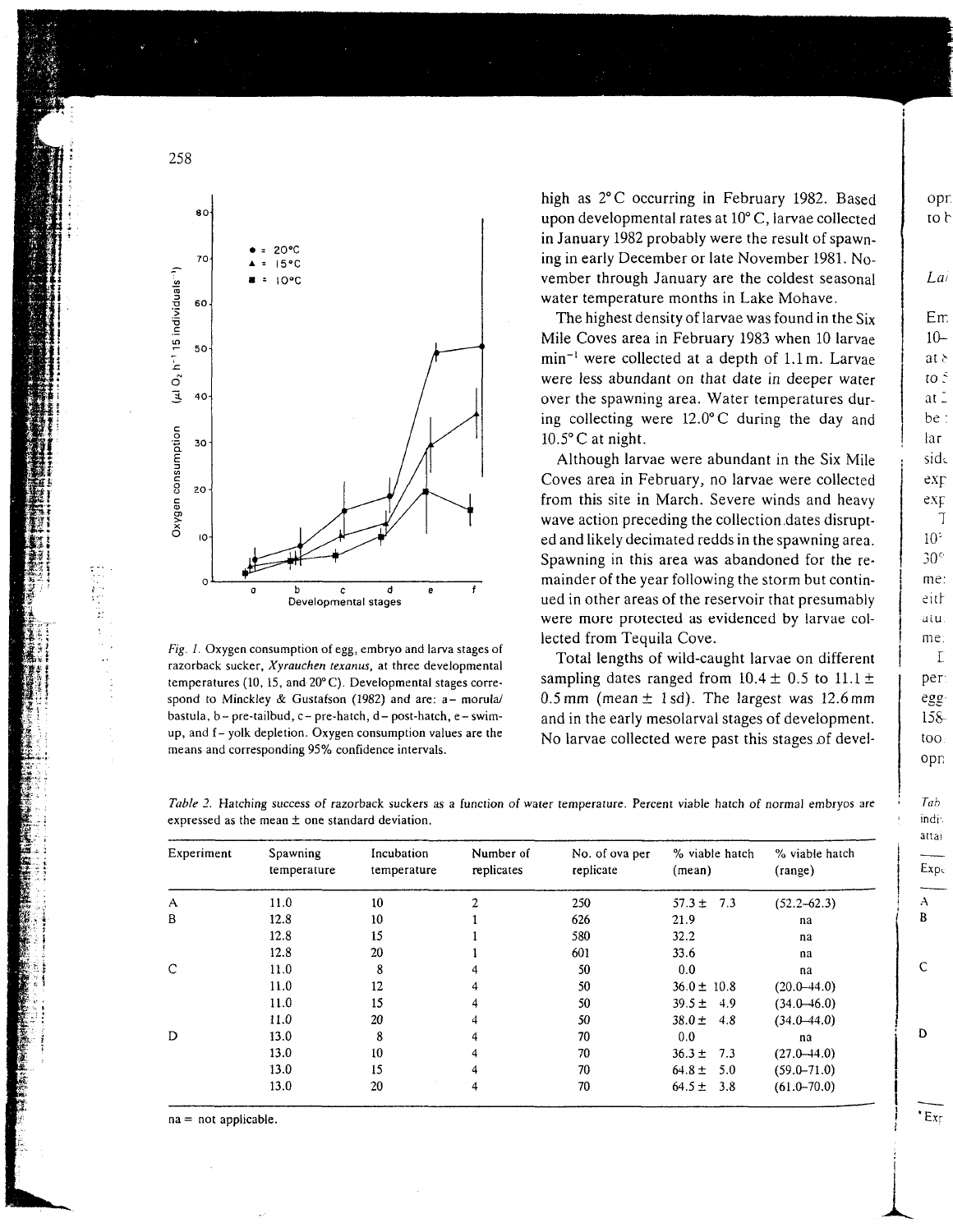1982. Based rvae collected sult of spawnber!981.No- .dest seasonal /lohave. ound in the Six 'hen 10 larvae l.lm. Larvae deeper water Deratures dur the day and

n the Six Mile were collected nds and heavy i dates disrupt spawning area, led for the re- )rm but contin lat presumably  $by'$  ie col-

ae on different  $= 0.5$  to  $11.1 \pm$ ;t was 12.6mm f development, stages of development. Larvae collected in February 1983 tended to be developmentally older than those in January.

#### *Laboratory studies*

Embryos successfully hatched in the laboratory at 10-20° C but there were no viable embryos hatched at 8° C (Table 2). Hatching success ranged from 22 to 57% at 10° C, 32 to 65% at 15° C, and 34 to 65% at 20° C. Optimal hatching temperatures appear to be from 12-20° C where hatching success was simi lar within experiments. Although success was con siderably lower at 10° C than at 15 or 20° C in two experiments, it was remarkably high in the first experiment (57%).

The highest mortality during incubation was at 10° C occurring prior to the morula stages. Almost 30% greater mortality occurred at 10° C in experi ment *D* during these pre-morula stages than at either 15 or 20° C. The effect of vacillating temper atures varying between 8.5 and 11.5°C in experi mental chambers is unknown.

Development rate was positively related to tem perature (Table 3). Hatching time for 50% of the eggs was 420-556 h at 10° C, 256-298 h at 15° C, and 158-168 h at 20° C. Swim-up for 50% of the larvae took 3 times longer at 10° C than at 20° C. Devel opment rate for larvae through yolk depletion was also positively related to temperature although ex periments were usually terminated prior to full yolk depletion for all larvae at 10° C. Oxygen con sumption increased with increased temperatures at all developmental stages (Fig. 1). Oxygen con sumption also increased with development at each temperature. The largest increase in oxygen con sumption was associated with the swim-up devel opment stages. Likewise, variability was also high est among replicates at these stages, possibly due to the different physiological abilities to swim.

### **Discussion**

### *Comparison of hatching success*

Our laboratory data indicate that spawning by ra zorback suckers is successful at 10-22° C. These temperatures correspond to those occurring in Lake Mohave during their 7-month spawning sea son, November through May. Larvae collected from Lake Mohave at 10-15° C confirmed labora tory results that lower temperatures did not pre clude successful spawning.

Hatching success in the laboratory was similar between 12 and 20° C, but reduced at 10° C in one experiment. Hatching success at 10° C was never less than 50% of the warmer incubation temper-

ormal embryos are

% viable hatch (range)  $(52.2 - 62.3)$ na na na  $(20.0 - 44.0)$  $(34.0 - 46.0)$ (34.0-44.0) na  $(27.0 - 44.0)$ (59.0-71.0)  $(61.0 - 70.0)$ 

*Table 3.* Influence of temperature on hatching and developmental rates. Values are hours since insemination when 50% of the individuals per sample attained a particular developmental interval. Range of development times expressed as 5% and 95% individuals attaining a particular developmental interval are in parentheses.

| ibie hatch-<br>e) |            |          |                |                |                |  |  |  |  |
|-------------------|------------|----------|----------------|----------------|----------------|--|--|--|--|
|                   | Experiment | Temp. C° | Hatch          | Swim-up        | Yolk-depletion |  |  |  |  |
| $-62.3$           | A          | 10       | 420 (312-504)  | 672 (591-855)  | 879 (654-999)  |  |  |  |  |
| na                | B          | 10       | 449 (253–624)  | 864 (648-1032) | $1032(984-*)$  |  |  |  |  |
| na                |            | 15       | 256 (196-312)  | 408 (360-504)  | 552 (520-624)  |  |  |  |  |
| na                | C          | 20       | 158 (113-216)  | 288 (259-334)  | 408 (360-432)  |  |  |  |  |
| na                |            | 8        |                |                |                |  |  |  |  |
| $(-44.0)$         |            | 12       | 444 (370-542)  |                |                |  |  |  |  |
| $(-46.0)$         |            | 15       | $298(241-355)$ |                |                |  |  |  |  |
| $(-44.0)$         | D          | 20       | $162(150-173)$ |                |                |  |  |  |  |
| na                |            | 8        |                |                |                |  |  |  |  |
| $+4.0$            |            | 10       | 556 (530-624)  | $840(744-*)$   |                |  |  |  |  |
| $-71.0$           |            | 15       | 272 (242-336)  | 506 (482-530)  | 636 (552-720)  |  |  |  |  |
| $-70.0$           |            | 20       | 168 (149-183)  | 288 (264-304)  | 448 (408-480)  |  |  |  |  |
|                   |            |          |                |                |                |  |  |  |  |

Experiment was terminated prior to 95% of the individuals reaching these developmental stages.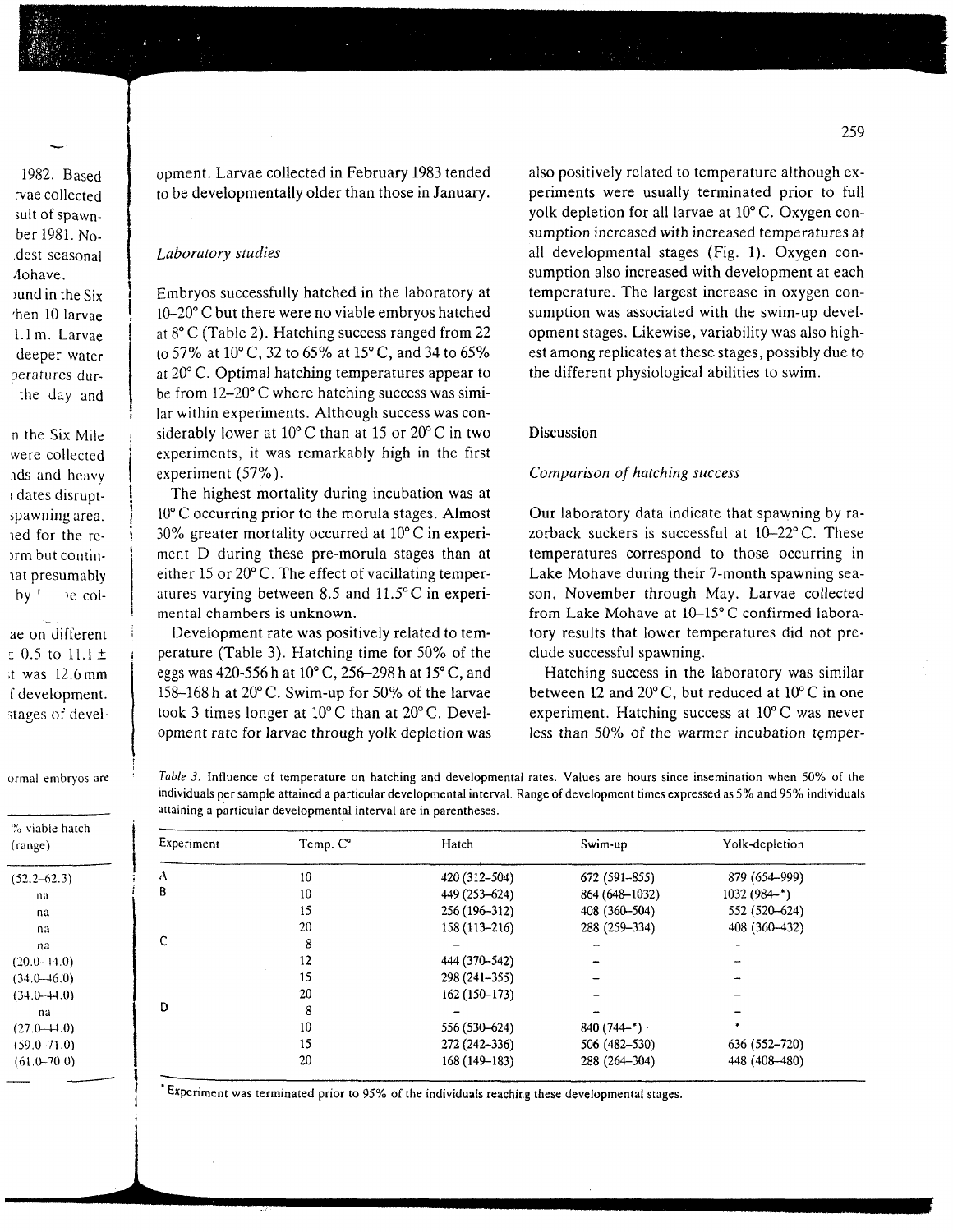atures. No hatching occurred at  $8^\circ$ C. Our result differ from Marsh  $(1985)$  and Toney  $(1974)$  w found total egg mortality occurring at  $10^{\circ}C_{\rm Mag}$  $(1985)$  also reported reduced hatching at 15° C. The development rates we observed were less the those reported by Minckley & Gustafson (198 and Marsh (1985) at corresponding temperatures This may have resulted from lower initial spawni and preacclimation temperatures of adults and eggs in our stud

Our success in incubating eggs at lower temperatures may reflect simulation of natural conditions to a greater degree than those of previous invest gators. Marsh (1985) and Toney  $(1974)$  had high acclimation temperature gradients (higher prea $climation$  temperatures), used formaldehyde control fungus, and hormonally-induced matur tion of ova. Eggs used by Marsh  $(1985)$  we spawned at  $17.5-18$ °C and those used by Tone  $(1974)$  were at 16 $^{\circ}$ C before being acclimated lower temperatures. Different stages of embryonic development are more sensitive to both negative changes and the degree of change in temperature  $(A$ labaster & Lloyd 1980. Cloud et al. 1988). both studies, embryos were treated with formalde hyde but the synergistic effects of formaldehyde and reduced temperatures are unknown to us Minckley & Gustafson (1982) found that hormon ally-induced ovulation resulted in razorback sucke eggs averaging 1.8m m diameter, while naturally ripened eggs averaged 2.9mm. Fog diameters in our experiments using naturally-ripened fis  $(mean = 3.1 + 0.4 sd)$  were similar to the latter

It is difficult to control all external variables look solely at incubation response to temperature differences. Our use of naturally-ripened adults lower temperature acclimation and avoidance of formaldehyde may have contributed to difference between our results and those of others. The variability in hatching success among our experiment may indicate the presence of other factors influencing hatching success. Fluctuations i n temperature in the experimental chambers may have increased mortality at 10°C. Temperature buffering in the reservoir may reduce this source of mortality and therefore may not be as significant in  $I_2 k \rho M_0$ have.

## *Influence of temperature on reproduction*

Temperature is a n important regulator of metabo-10 and development rates in fish the conditions of the condition of the condition of the condition of the condition of the condition of the condition of the condition of the condition of the condition of the condition of t  $\frac{1056}{\text{km}}$  1956, H<sub>ora</sub> & R<sub>andal</sub>l 1969, Colb  $\frac{1}{2}$  $1073$ ). Embryonic development is  $f(x) = 1073$ temperatures, but is confirmed in the confirmed temperatures,  $\mathbf{f}_i$ pmem m peratures, our is commed written some phys  $\mathfrak{m}$  is comment specific to individual specific to individual ranges of the contract of the contract of the contract of the contract of the contract of the contract of the contract of the contract of the contract of the contract of the co embryonic incubations of manufactures. emorgene includation temperatures of many sp about 8°C or more than can vary, spanning a range These optimal ranges are of the concurrent with  $\frac{1980}{1980}$ temperatures selected by the direct CORCUPTENT W species in nature temperatures selected by that species in nature for belo where  $\frac{1}{2}$  between  $\frac{1}{2}$  there optimal temperatures. There is a  $\frac{1}{2}$ First mose optimal temperatures. Trowever, the ciated with incubation in the direct service temperature ranges (Alabaster & Lloyd 1980). adon in<br>1.100*0* 

 $H_{\text{stabiliz}}$  success, largely influence de by temperatures during season, targety influenced by tempe  $\frac{1}{\sqrt{2}}$  at the strength of  $\frac{1}{\sqrt{2}}$  office year class strength of  $\frac{1}{\sqrt{2}}$  of  $\frac{1}{\sqrt{2}}$  or  $\frac{1}{\sqrt{2}}$ ahn 1986, Coutant 1987, K. II. Second 1988, K. wider range of  $\frac{1}{2}$  is  $\frac{1}{2}$  included in the subset of  $\frac{1}{2}$  included in the subset of  $\frac{1}{2}$  included in the subset of  $\frac{1}{2}$  included in the subset of  $\frac{1}{2}$  included in the subset of  $\frac{1}{2}$  inc free: range of optimal incubation temperatures  $\frac{1}{2}$  to the more variable to matthe usites is  $\theta$ lieved to be an adaptation to the more variable thermal regimes occurring in freshwater systems d 1982, Gushing 1982, Gushing 1982, Gushing 1982, Gushing 1982, Gushing 1982, Gushing 1982, Gushing 1982, Gushing 1982, Gushing 1982, Gushing 1982, Gushing 1982, Gushing 1982, Gushing 1982, Gushing 1982, Gushing 1982, Gush  $(1082)$  further suggests that longer space space space space space space space space space space space space space space space space space space space space space space space space space space space space space space spa (2002) runner suggests that foliger spawning per year class failure by having at least some large emerging during times of optimal environmental environmental environmental environmental environmental environmental environmental environmental environmental environmental environmental environmental environmental environ emerging during times of optimal environmental<br>conditions.

# *Razorback sucker-white sucker spawning*

Little is know n about the pre-impounde d riverine spawning, incubation, and the range distribution, and the ratio of the ratio of the ratio of the ratio of the ratio of the ratio of the ratio of the ratio of the ratio of the ratio of the ratio of the ratio of the ratio of spanning, meabanon, and ecology of the razor n regi<br>, exercisence; particularly in regard to temperature strategie temperatures from hypommetric disenarges of dams are implied as a contributing facto species (Johnson & Rings). 1995, Marshall 1985.  $\frac{1}{2}$  example  $\frac{1}{2}$  mechanic  $\frac{1}{2}$  mechanism  $\frac{1}{2}$ is unknown. Comparison of this interaction temperatures between the radio the radio temperature and realing

the rel  $(McC<sub>C</sub>)$ size on ing tem The razorb: that of cubatio ever, is ers occu ages or  $17.2^{\circ}$  C. suckers found th hatching White  $11.8^\circ C$ Corbett been rep the uppe low as  $6^{\circ}$ lowest te species. spawninc ful incub. uon ten  $(A$ labaste white suc that spaw and that cubation $t$ antiation  $6^{\circ}$ C could torical terr species. While i: temperatur

better for  $\mathbb{R}$  $\frac{ex}{}$ cx $\frac{are}{}$ wccormi shallow wat  $occur$  to  $_{OI}$ (McCormic  $v$ <sub>p</sub> increase is a with increa vul experi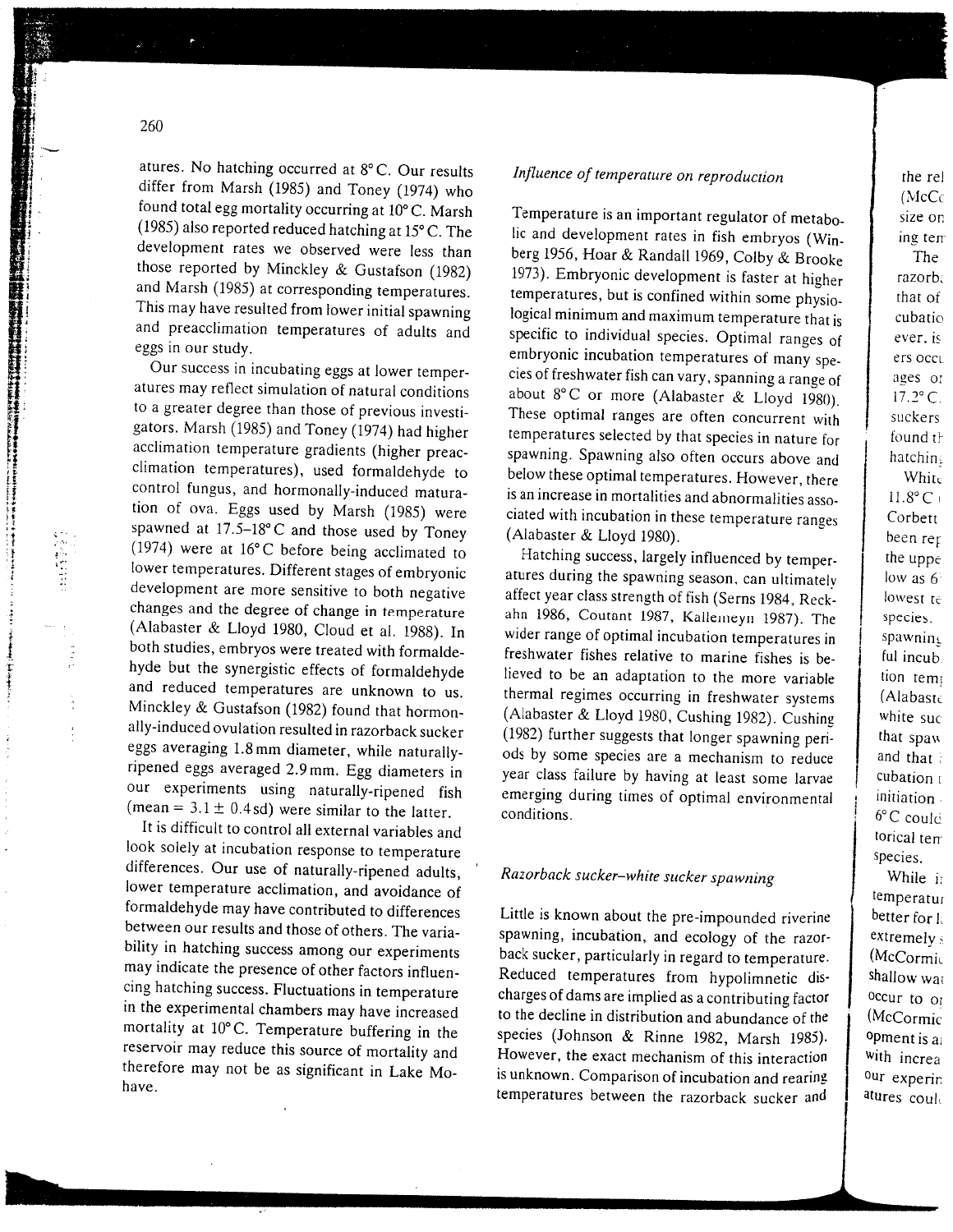f metabo- $\sqrt{cos}$  (Win-& Brooke at higher ie physioure that is ranges of nany spea range of yd 1980). rent with nature for above and ver, there lities assoare ranges

vy temperultimately )84, 「 」、 987,  $e$ eratures in hes is bee variable er systems ). Cushing ming perito reduce me larvae ronmental

ıg

ed riverine the razornperature. inetic disiting factor ance of the rsh 1985). interaction 'ng ınd  $\sqrt{nd}$ suck.

the related white sucker, Catostomus commersoni (McCormick et al. 1977) may allow us to hypothesize on potential pre-historical spawning and rearing temperatures for this species.

The minimum viable incubation temperature of razorback sucker embryos appears to be similar to that of the white sucker. The maximum viable incubation temperature for razorback suckers, however, is warmer. Successful hatching in white suckers occurred from  $9.0$  to  $20.8^{\circ}$  C with high percentages of normal embryos hatching from 9.0 to 17.2° C. We found successful hatching of razorback suckers from  $10.0$  to  $20.0$ °C and Marsh (1985) found the apparent upper limit of razorback sucker hatching success occurring between  $25$  and  $30^{\circ}$ C.

White suckers initiate spawning from 7.2 to 11.8°C (Raney & Webster 1942, Geen et al. 1966, Corbett & Powles 1983). The razorback sucker has been reported spawning in free-flowing reaches of the upper Colorado River basin at temperatures as low as 6°C (McAda & Wydoski 1980). This is the lowest temperature reported for spawning by this species. Both species, therefore, seem to initiate spawning below temperatures required for successful incubation. Spawning prior to optimal incubation temperatures is common in freshwater fish (Alabaster & Lloyd 1980). Our comparison of the white sucker with the razorback sucker indicates that spawning is initiated at similar temperatures and that both have similar successful minimal incubation temperatures. Based on this comparison, initiation of spawning for the razorback sucker at  $6^{\circ}$ C could, therefore, reasonably be near the historical temperatures that initiated spawning in this species.

While incubation is successful at some lower temperatures, higher temperatures appear to be better for larval growth. Growth in white suckers is extremely slow at  $10^{\circ}$ C but is maximized at  $26.9^{\circ}$ C (McCormick et al. 1977). Movement to warmer shallow water by white sucker larvae is believed to occur to optimize growth and therefore survival (McCormick et al. 1977). Razorback sucker development is also extremely slow at  $10^{\circ}$ C but increases with increasing temperature as demonstrated in our experiments. Optimal development temperatures could be higher than 20°C but were not

**The contract of the fact of the contract of the contract of the contract of the contract of the contract of the contract of the contract of the contract of the contract of the contract of the contract of the contract of t** 

**Continued and Continued** 

**Automobile state of accountance** 

 $\frac{1}{4}$ 

あまましょう エント・ディー・ディー・ディー・ディー・ディー

determined because our highest test temperature was only 20°C. As in white suckers, movement to warmer water to optimize growth might be expected in razorback suckers as well.

#### **Synthesis**

No one temperature is best suited for all life stages of a given species. McCormick et al. (1977) found an 11.7°C temperature increase from the optimal embryonic incubation temperature to the optimal larval growth rate temperature. They suggested that fish have adapted the timing of incubation and emergence to increase hatching success and larval growth rates to water temperatures in the systems where they occur. Faster development rates of embryos result in earlier hatching which enables larvae to begin foraging earlier, attain greater size, and compete better for available food resources. Increased size of young fish increases their survivability and therefore recruitment into the population (Mason & Chapman 1965, Fausch & White 1986, Chandler & Bjornn 1988).

Temperatures available for larval and juvenile growth in the upper Colorado River may influence survival of the razorback sucker. Kaeding & Osmundson (1988) suggest that recruitment of Colorado River squawfish, Ptychocheilus lucius, in the upper river may be limited by temperature that reduces growth rates needed to secure a minimum overwintering size. Minimum size for  $0^+$  fish is critical to their survival through the first winter (Gutreuter & Anderson 1985, Wicker & Johnson 1987). Similarly, reduced growth in razorback suckers may also reduce their survival in the upper river.

In Lake Mohave, reduced temperatures may be less of a problem. Incubation temperatures in basin areas of Lake Mohave  $(10-22^{\circ}C)$  appear to be compatible with successful incubation temperatures that we found in the laboratory and evidenced in field collections. The protracted spawning season in Lake Mohave also may reduce the effect of lower spawning temperatures that occur during the early season. While this suggests that direct mortality from lower temperatures may be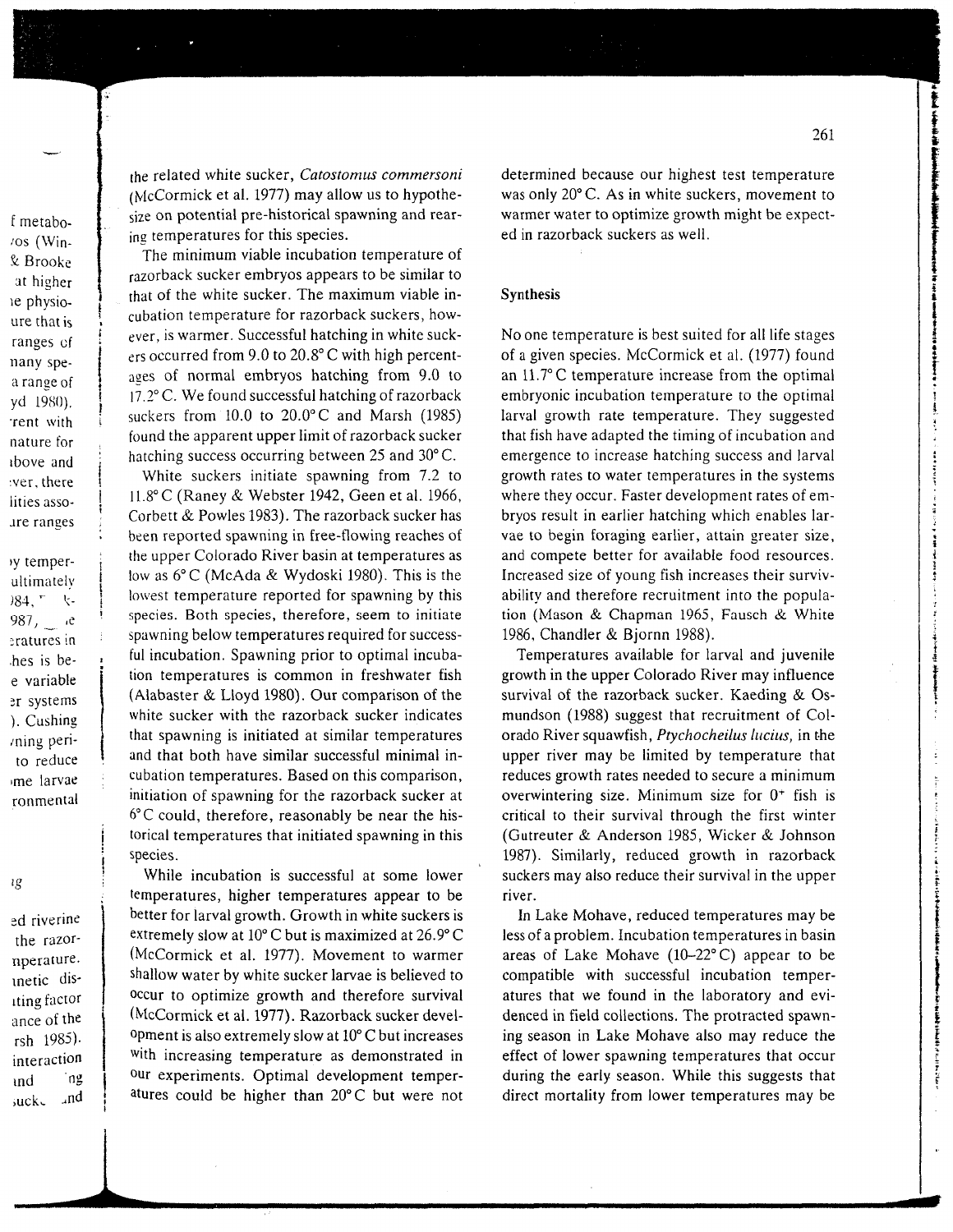low, slower development at lower temperatures ca n expose larvae to other causes of mortalit y for longer periods. Potential causes of mortality include water level fluctuation and wind wave-wave activity while larvae are still in the gravel, and foo d availability an d predatio n once the y have reache d the swim-u p stages. The effects of slower devel opment o n these causes of mortality, however, are unknown. Because of the precarious situation of this species, more studies o n the ecolog y of this species are neede d to quantify causes of mortality and to understan d which environmental factors may limit recruitment into the adult stock.

#### **Acknowledgements**

This wor k was funded by a contract fro m the U.S. Fis h and Wildlife Service, Office of Endangere d Species, Albuquerque, Ne w Mexico. F.R. Rahel and W.A. Hubert provide d helpful comments o n the manuscript.

#### **References cite d**

- Alabaster, J.S. & R. Lloyd. 1980. Water quality criteria for freshwater fish. Butterworths, London. 297 pp.
- Balon, E.K. 1984. Reflections on some decisive events in the early life of fishes. Trans. Amer. Fish. Soc. 113: 178-185.
- Bozek.M.A. 1984. Factors affecting the reproductive success of razorback suckers and bonytail chubs in Lake Mohave, Ari zona-Nevada during 1982-1983. M.S. Thesis, University of Nevada-Las Vegas, Las Vegas. 149 pp.
- Chandler, G.L. & T.C. Bjornn. 1988. Abundance, growth, and interactions of juvenile steelhead relative to time of emer gence. Trans. Amer. Fish. Soc. 117: 432-443.
- Cloud, J.G., A.L. Erdahl & E.F. Graham. 1988. Survival and continued normal development of fish embryos after incuba tion at reduced temperatures. Trans. Amer. Fish. Soc. 117: 503-506.
- Colby, P.J. & L.T. Brooke. 1973. Effects of temperature on embryonic development of lake herring *(Coregonus artedii).* J. Fish. Res. Board Can. 30: 799-810.
- Corbett, B. & P.M. Powles. 1983. Spawning and early-life ecological phases of the white sucker in Jack Lake, Ontario. Trans. Amer. Fish. Soc. 112: 308-313.
- Coutant, C.C. 1987. Poor reproductive success of striped bass fro m a reservoir with reduced summer habitat. Trans. Amer. Fish. Soc. 116: 154-160.
- Gushing, D.H. 1982. Climate and fisheries. Academic Press, London. 373 pp.
- Douglas, P.A. 1952. Notes on the spawning of the humpback sucker *Xyrauchen texanus* (Abbott). California Fish and Game 38: 149-155.
- Fausch, K.D. & R.J. White. 1986. Competition among juve niles of coho salmon, brook trout, and brown trout in a laboratory stream, and implications for Great Lakes trib utaries. Trans. Amer. Fish. Soc. 115: 363-381.
- Fuiman, L.A. 1979. Descriptions and comparisons of catosto mid larvae and Northern Atlantic drainage species. Trans. Amer. Fish. Soc. 108: 560-603.
- Geen, G.H., T.G. Northcote, G.F. Hartman & C.C. Lindsey. 1966. Life histories of two species of catostomid fishes in Sixteen Mile Lake, British Columbia, with particular refer ence to inlet strea m spawning. J. Fish. Res. Board Can. 23: 1761-1788.
- Gutreuter, S.J. & R.O. Anderson. 1985. Importance of body size to the recruitment process in largemouth bass popula tions. Trans. Amer. Fish. Soc. 114: 317-327.
- Hoar, W.S. & DJ. Randall. 1969. Fish physiology, vol. 3. Academic Press, Ne w York. 485 pp.
- Holden, J.P. 1978. A study of the habitat and movement of the rare fishes in the Green River, Utah. Trans. Amer. Fish. Soc. 107: 64-89.
- Holden. J.P. & C.B. Stalnaker. 1975. Distribution of fishes in the Delores and Yampa River systems of the upper Colorado basin. Southwestern Naturalist 19: 403-412.
- Johnson, J.E. & J.N. Rinne. 1982. The endangered species act and Southwestern Fishes. Fisheries 7: 2-8.
- Kaeding, L.R. & D.B. Osmundson. 1988. Interaction of slo w growth and increased early-life mortality: an hypothesis on the decline of Colorado squawfish in the upstrea m regions of its historic range. Env. Biol. Fish. 22: 287-298.
- Kallemeyn, L.W. 1987. Correlations of regulated lake levels and climatic factors with abundances of young-of-the-year wal leye and yello w perch in four lakes in Voyageurs National Park. North Amer. J. Fish Manag. 7: 513-521.
- Marsh, P.C. 1985. Effect of incubation temperature on survival of embryos of native Colorado River fishes. Southwestern Naturalist 30: 129-140.
- Marsh, P.C. & D.R. Langhorst. 1988. Feeding and fate of wild larval razorback suckers. Env. Biol. Fish. 21: 59-67.
- Mason, J.C. & D.W. Chapman. 1965. Significance of early emergence, environmental rearing capacity, and behavioral ecology of juvenile coho salmon in strea m channels. J. Fish. Res. Board Can. 22: 173-190.
- McAda, C.W. & R.S. Wydoski. 1980. The razorback sucker. *Xyrauchen texanus,* in the upper Colorado River basin, 1974- 1976. U.S. Fish and Wildlife Service Technical Paper No. 99. 15 pp.
- McCarthy, M.S. & W.L. Minckley. 1987. Age estimation for razorback sucker (Pisces: Catostomidae) fro m Lake Mohave, Arizona and Nevada. Journal of the Arizona-Nevada Academy of Science 21: 87-97.

McCormick, J.H., B.R. Jones & K.E.F. Hokanson. 1977.